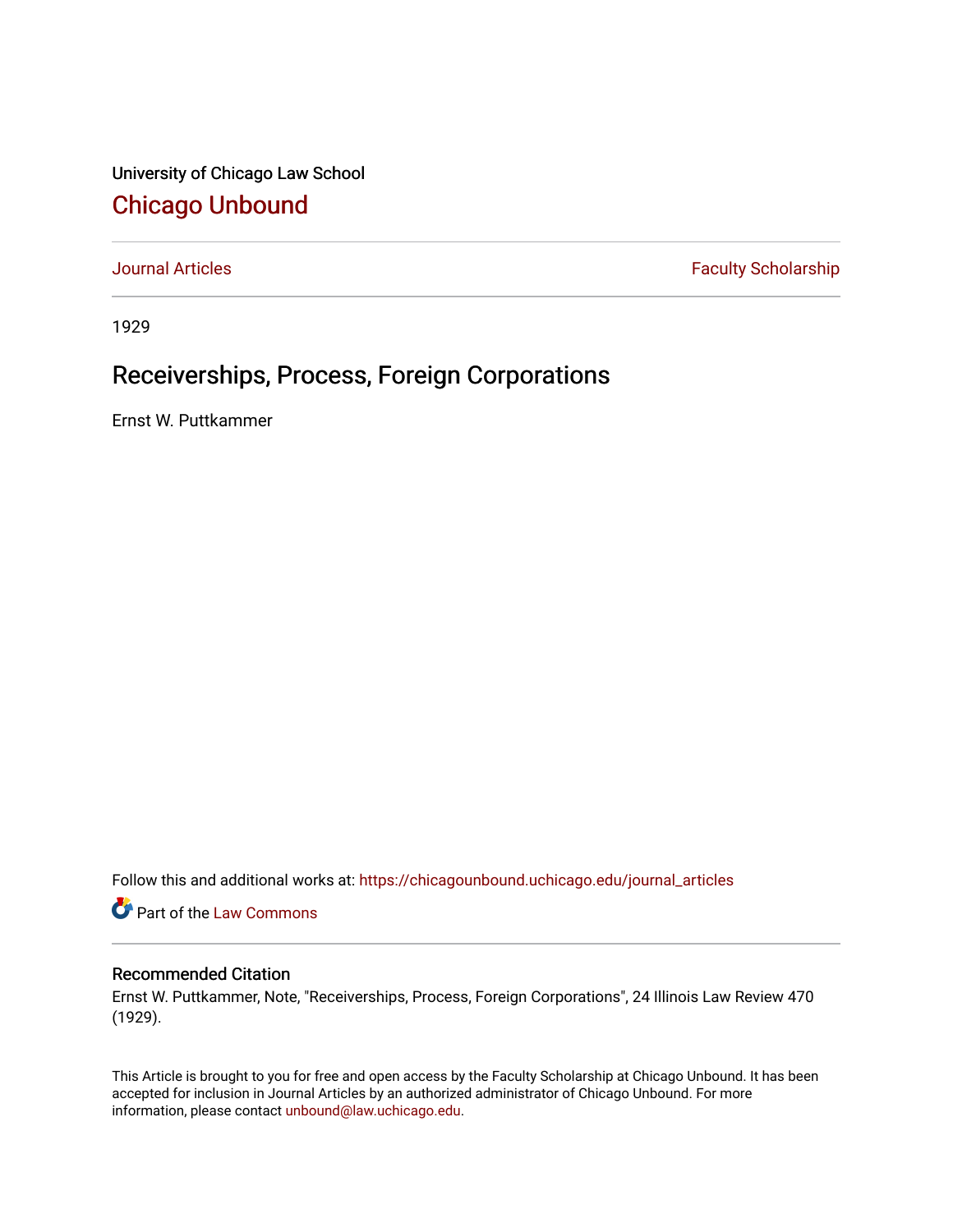the *Mix* case the action had been brought in the federal court in Missouri it could have been maintained.<sup>14</sup> The objection that there was an interference with interstate commerce is obviously met **by** the answer that Congress expressly has given legislative sanction to it.

Does not the same answer apply to an action in the state courts, in a state where the defendant is doing business? Sec. 6 gives the federal courts and the state courts concurrent, i. e., equal, jurisdiction. If the first portion of tho section be construed to be a regulation of the venue of actions in the federal courts and therefore inapplicable to the jurisdiction of state courts, still by other valid federal legislation all the federal district courts are given jurisdiction.<sup>15</sup> The competent courts of all states therefore have jurisdiction, because all federal district courts have jurisdiction.

If the first portion of the section be construed to be a regulation of the jurisdiction of the federal courts, then jurisdiction of the state courts is limited to those states where the parties are residents, or where the action accrued, or the carrier is doing business.

In either event it would seem that the Supreme Court could not re-regulate the jurisdiction of the federal and state courts, but would be forced to accept the regulation of Congress to the effect that any competent federal or state court in a state where the carrier was doing business has jurisdiction.

BERNARD C. GAVIT.

RECEIVERSHIPS-PROCESS-FOREIGN CORPORATIONS.--[New York] In an action begun in New York by a Vermont citizen against a Vermont corporation for negligence occurring in Vermont and causing death there the summons was served upon a director residing in New York. The defendant had been placed in the hands of receivers in Vermont and the receivership had been extended to New York under U. S. Jud. Code sec. 56, after the cause of action arose but before the service of process. The defendant having moved to set aside the service, *held,* the motion should be granted. *Gaboury v. Central Vermont Ry. Co.'*

The efficiency of post-receivership service of process in suits arising out of pre-receivership business has but rarely come before the courts. In the instant case, the court (Cardozo, C. **J.)** rested its decision on two grounds: (1) that a foreign corporation which has been placed in receivership is in the same position as if it had

**15.** See supra, notes 10 and 12.

1. **(1929) 250 N.** Y. 233, **165 N. E. 275.**

against removal of causes to the federal courts, if begun in the state courts, was given unquestioned effect.

<sup>14.</sup> There can be no question but what the railroad company was "do-<br>ing business" in Missouri within the meaning of sec. 6. It may have been<br>doing interstate business exclusively, but the act makes no distinction between<br>i "doing business" in the district.